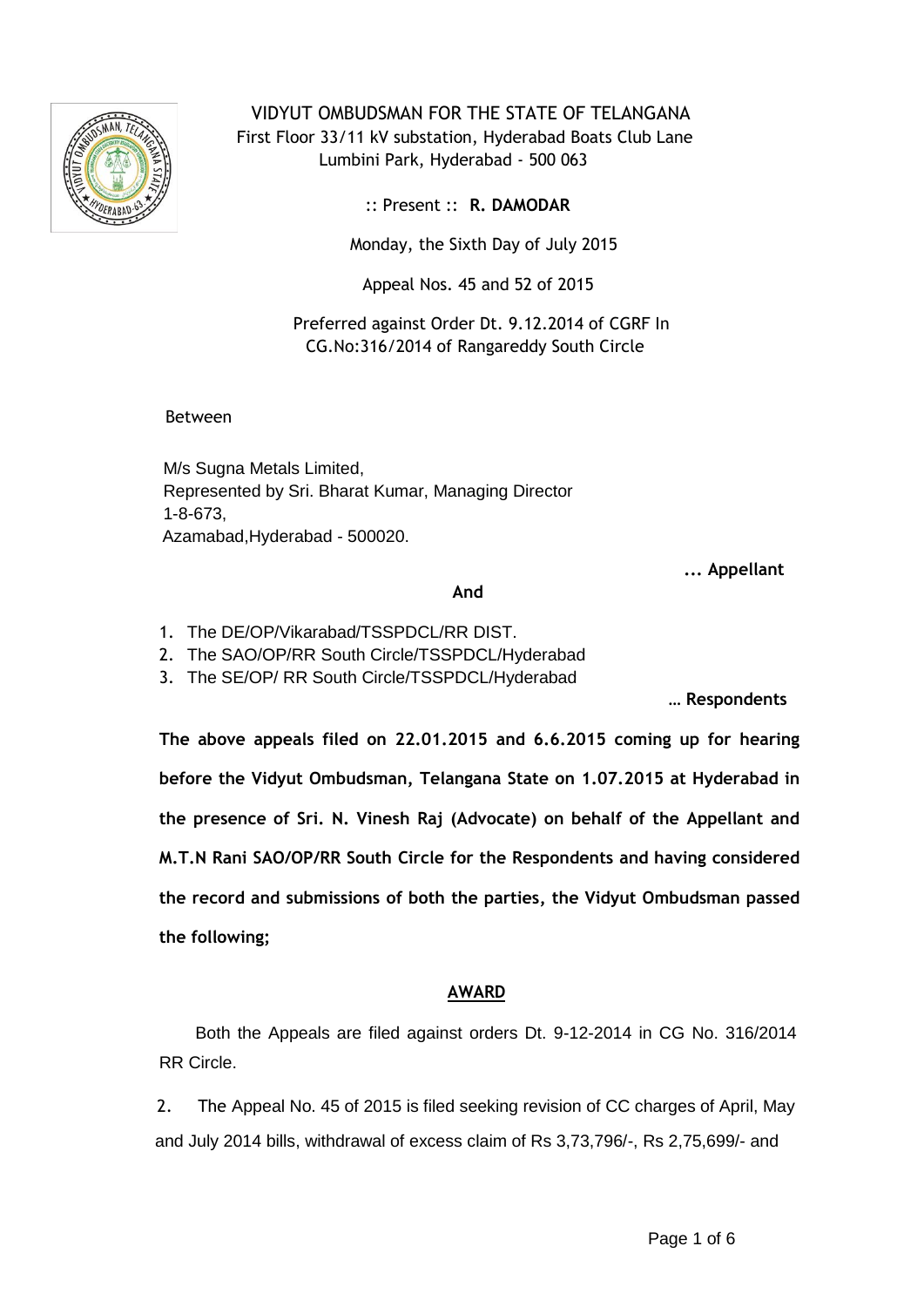Rs 8,91,775/- for the billing months of April 2014, May 2014 and July 2014 respectively. The Appeal No. 52 of 2015 is filed seeking a direction to the Respondents to implement the direction of CGRF to revise the Aug 2014 bill to exclude the voltage surcharge.

 3. The Appellant company has a HT connection bearing No RRS - 1247 with Contracted maximum demand of 9,999 KVA with the respondents.

 4. The Appellant contended that on a verification of Aug' 2014 bill, it found that demand charges have been levied with voltage surcharge, which is not applicable to the Appellant. The Appellant claims that they are entitled to CMD upto 9999 KVA through their dedicated feeder with 33 kv and RMD for Aug 2014 is 9330/9348 KVA and CMD being 9999 KVA, which is less than 10000 KVA and therefore, the Appellant claims that it is not liable for voltage surcharge. In all, the Appellant sought withdrawal of Voltage surcharge amounting to Rs 49,33,676/- for the period from April 2014 to August 2014.

 5. The Respondents claimed that the Appellant is HT consumer bearing No RRS 1247 with CMD OF 9999 KVA which is fed through a 33 kv dedicated feeder. The Respondents claim that CC bills of the consumers who avail open access facility have been settled provisionally and later based on final settlement, CC bills were revised and in the course of final settlement where there is likelihood of the variation of open access based on MOU and other conditions, the consumer was informed with day wise exceeded load and units.

 6. The respondents further claimed that regarding the bill relating to levy of voltage

 surcharge in the month of August 2014, the Appellant had purchased about 18 KVA from 3rd party by way of Open Access and since CMD and KVA purchased through third party exceeded 10000 kva, the voltage surcharge has been levied as per the tariff order 2013-14 which was intimated to the Appellant.

 7. The CGRF, after hearing both sides and on consideration of the material on record, observed that the Respondents shall obtain clarification from TSERC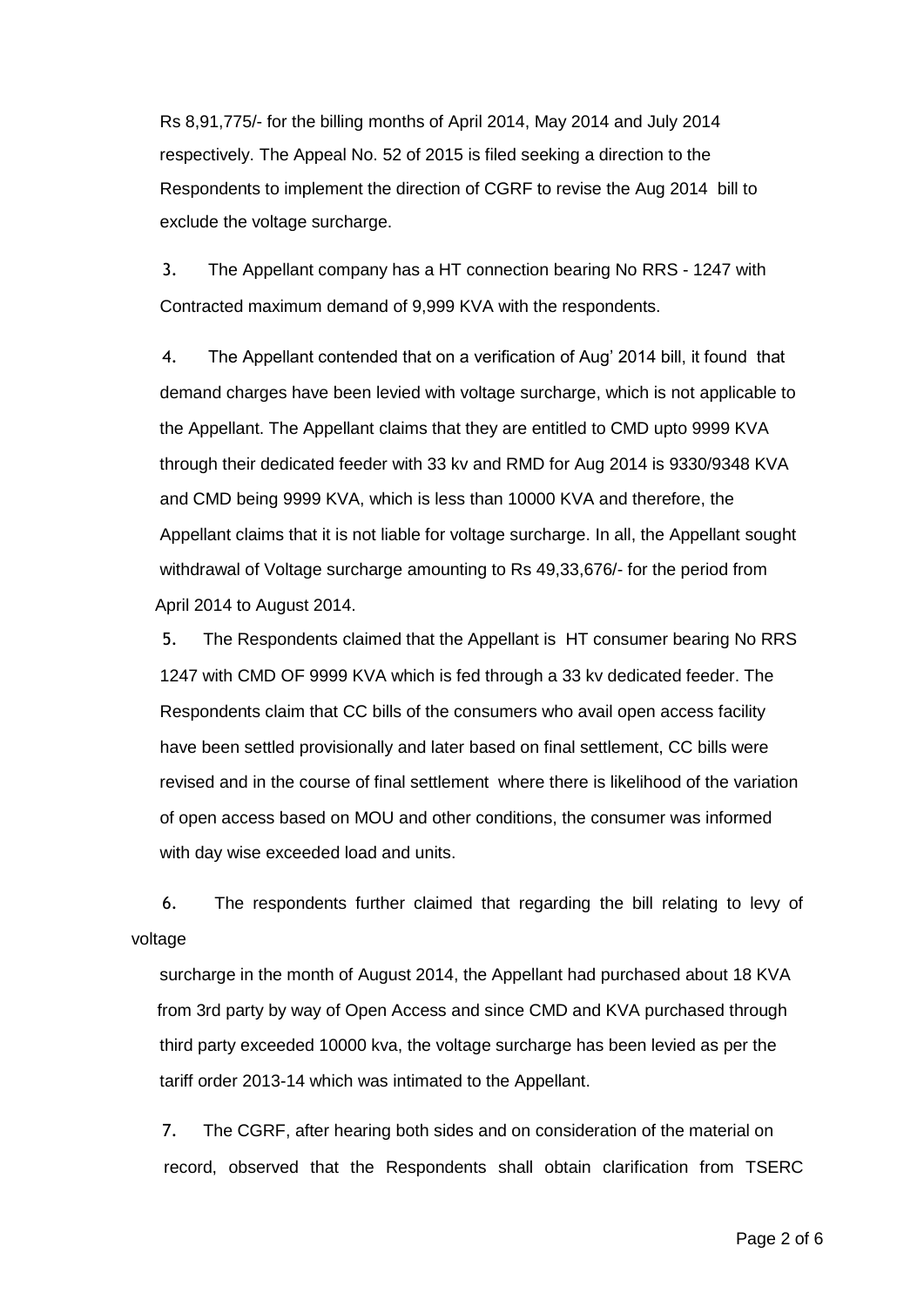regarding voltage surcharge, they shall recalculate the Aug' 2014 bill with the open access adjustments excluding the voltage surcharge, directing the Appellant to pay the difference amount excluding voltage surcharge for the month of Aug' 2014 subject to receipt of clarification from TSERC.

 8. Aggrieved and not satisfied with the orders of the CGRF, the Appellant preferred the present Appeals.

 9. Efforts at mediation could not succeed, as both parties stood their ground without conceding any part of the claim.

#### **Arguments heard.**

10. The point for determination is whether the respondents are justified in billing voltage surcharge in the CC bills of the Appellant for the month of August 2014?

## **POINT:**

11. The Appellant is a HT Consumer with SC No. RRS 1247. Its CMD is 9999 KVA being fed through 33 KV dedicated feeder. During the month of August' 2014 the appellant purchased about 18 KVA (8,33,978 units) through a third party on open access. The respondents claim that through this additional drawal of power of 18 KVA through open access, the Appellant exceeded the CMD 9990+18 = 10,008KVA and therefore, as per the Tariff orders 2015-16 issued by the TSERC, the Appellant is liable to pay voltage surcharge.

12. The issue of CC bill with voltage surcharge for August, 2014 relates to Tariff order of 2013-14 (TO of 2014-15 has not been issued) and not of 2015-16 as claimed by the Respondents. Now it is to be seen how the voltage surcharge is prescribed in the tariff order to apply to the matter on the hand.

13. Clause 6(4), Part B of chapter X1V relates to voltage surcharge and contains criteria in a table form for imposing voltage surcharge. The entire clause is reproduced below for clarity.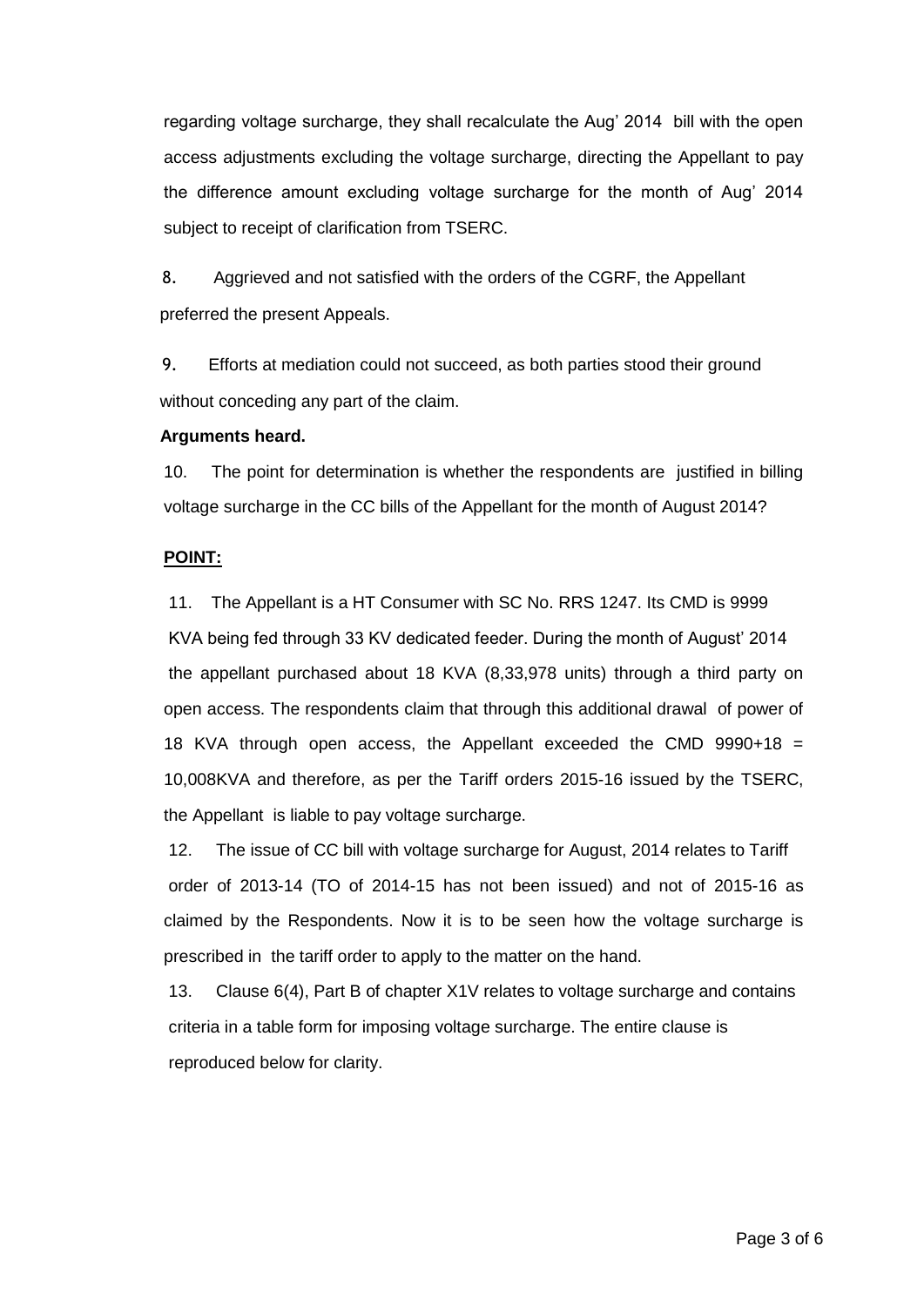# **VOLTAGE SURCHARGE**

 "H.T Consumers who are now getting supply at voltage different from the declared voltages and who want to continue taking supply at the same voltage will

be charged as per the rates indicated below:

| SI.N<br>$\mathbf{o}$                                                                  | Contracted<br>demand<br>licensee<br>with<br>and<br>other<br>$(i)$ in<br>sources<br>KVA) | Voltage<br>at<br>which<br>supply<br>should<br>be<br>availed (in kV) | Voltage at which<br>is<br>consumer<br>availing<br>supply<br>(in kv) | Rates % extra over<br>the normal rates<br><b>Energy</b><br>Demand |                |
|---------------------------------------------------------------------------------------|-----------------------------------------------------------------------------------------|---------------------------------------------------------------------|---------------------------------------------------------------------|-------------------------------------------------------------------|----------------|
|                                                                                       |                                                                                         |                                                                     |                                                                     | <b>Charges</b>                                                    | <b>Charges</b> |
| A. For HT consumers availing supply through common feeders                            |                                                                                         |                                                                     |                                                                     |                                                                   |                |
| 1                                                                                     | 1501 to 5000                                                                            | 33                                                                  | 11                                                                  | 12%                                                               | 10%            |
| $\overline{2}$                                                                        | Above 5000                                                                              | 132 or 220                                                          | 66 or below                                                         | 12%                                                               | 10%            |
| B. For HT consumers availing supply through independent feeders                       |                                                                                         |                                                                     |                                                                     |                                                                   |                |
| 1                                                                                     | 2501 to 10000 kVA                                                                       | 33                                                                  | 11                                                                  | 12%                                                               | 10%            |
| $\overline{\phantom{a}}$                                                              | Above 10000 kVA                                                                         | 132 or 220                                                          | 66 or below                                                         | 12%                                                               | 10%            |
| Note: In case of consumers who are having supply arrangements from more than one      |                                                                                         |                                                                     |                                                                     |                                                                   |                |
| source, the RMD or CMD only with the Licensee, whichever is higher shall be the basis |                                                                                         |                                                                     |                                                                     |                                                                   |                |
| for levying voltage surcharge.                                                        |                                                                                         |                                                                     |                                                                     |                                                                   |                |

14. In the present case, the Respondents claim that during August' 2014 the Appellant availed 9999 KVA plus 18 KV through open access totalling 10017 KVA and thus the Appellant exceeded CMD which falls in Column No. 2 of "B" category in the Table above and thus the Appellant is liable to pay voltage surcharge. When the Respondents 1  $\&$  2 are asked how this table is applicable, they have represented that once the power drawn exceeds 10000 KVA, the last column of the table applies and the Appellant should then draw power at 132 or 220 voltage and further the Appellant should have been availing at 66 KV or below, without understanding the Table and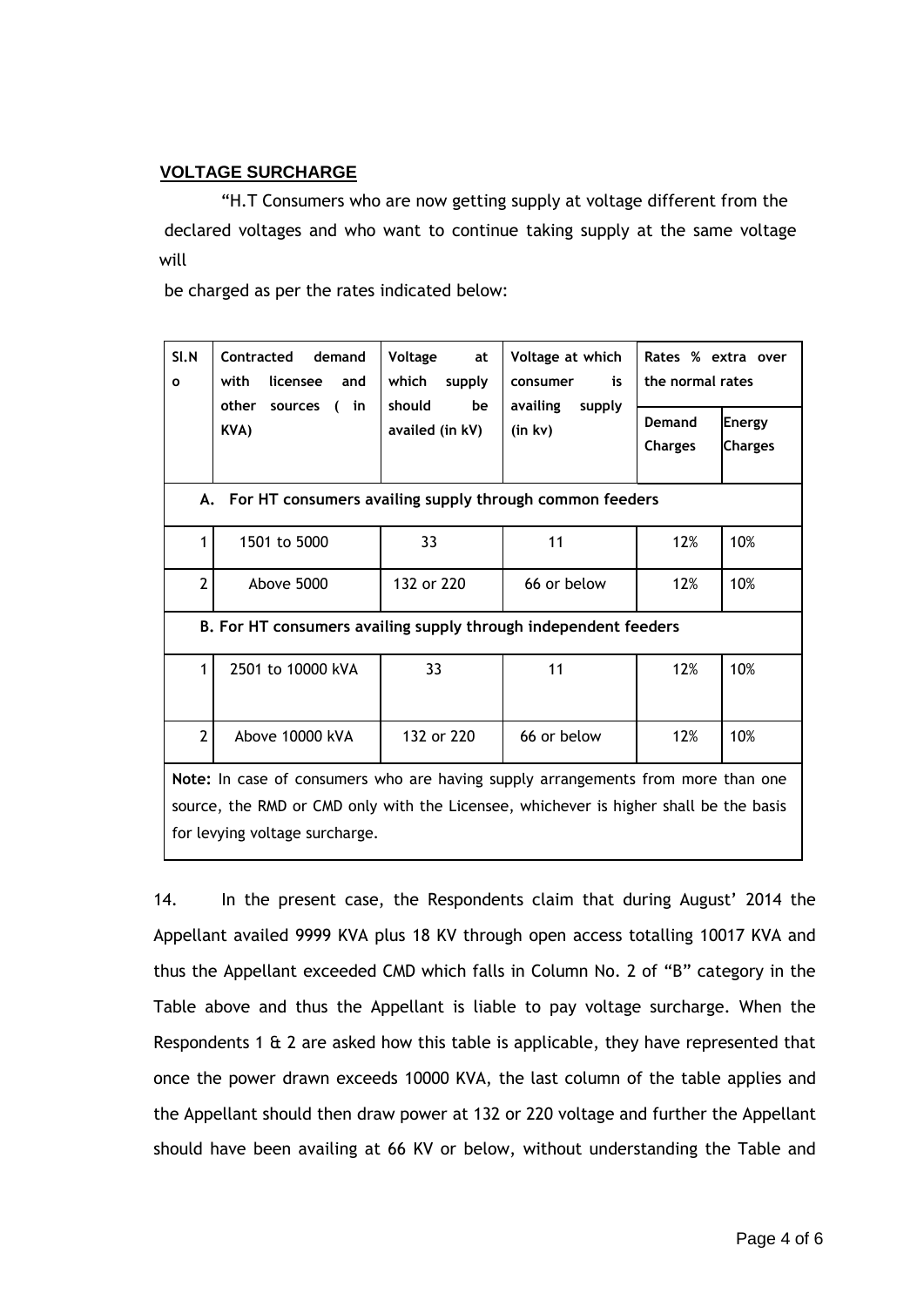the purpose behind imposing voltage surcharge.

For imposition of voltage surcharge the preamble itself gives the guidance. It has three components. They are:-

- i) HT Consumers should have contracted for supply of power through a particular voltage
- ii) HT Consumers should be getting supply at different voltage from the declared voltage.
- iii) HT Consumers should be continuing to take/draw supply through the said different voltage.

 For example the Ht Consumers availing supply through independent feeders have to fall within the parameters prescribed in the table.

15. If a consumer has CMD of 2501 to 10000 KVA, voltage at which supply should be availed is 33 KV and the consumer in a given case instead should be drawing power at 11KV. In the present case, there is no allegation that the Appellant, who was getting supply at 33 KV through independent feeders, has deviated in any way and availing supply in 11 Kv. When the Appellant is availing power in 33 KV, there is no deviation and no question of applicability of 11 KV as shown in the table. Consequently, the three requisites for the application of voltage surcharge are not met. The repetition of Respondents that once the CMD of 9999 exceeds, the 2nd column of clause "B" applies and therefore, suddenly the Appellant should have drawn power at 132 or 220 KV is totally absurd, does not stand to reason and it is not the intention of the Tariff order. The application of the entire clause 6(4) to the present bill is unwarranted, unreasonable and it is vitiated.

16. The CGRF, instead of proper application of the law, has shrunk from its responsibility and directed the Respondents to seek clarification, which is not legal.

17. In the result, the Appeals are allowed. The voltage surcharge imposed on the Appellant in August' 2014 bill is set aside.